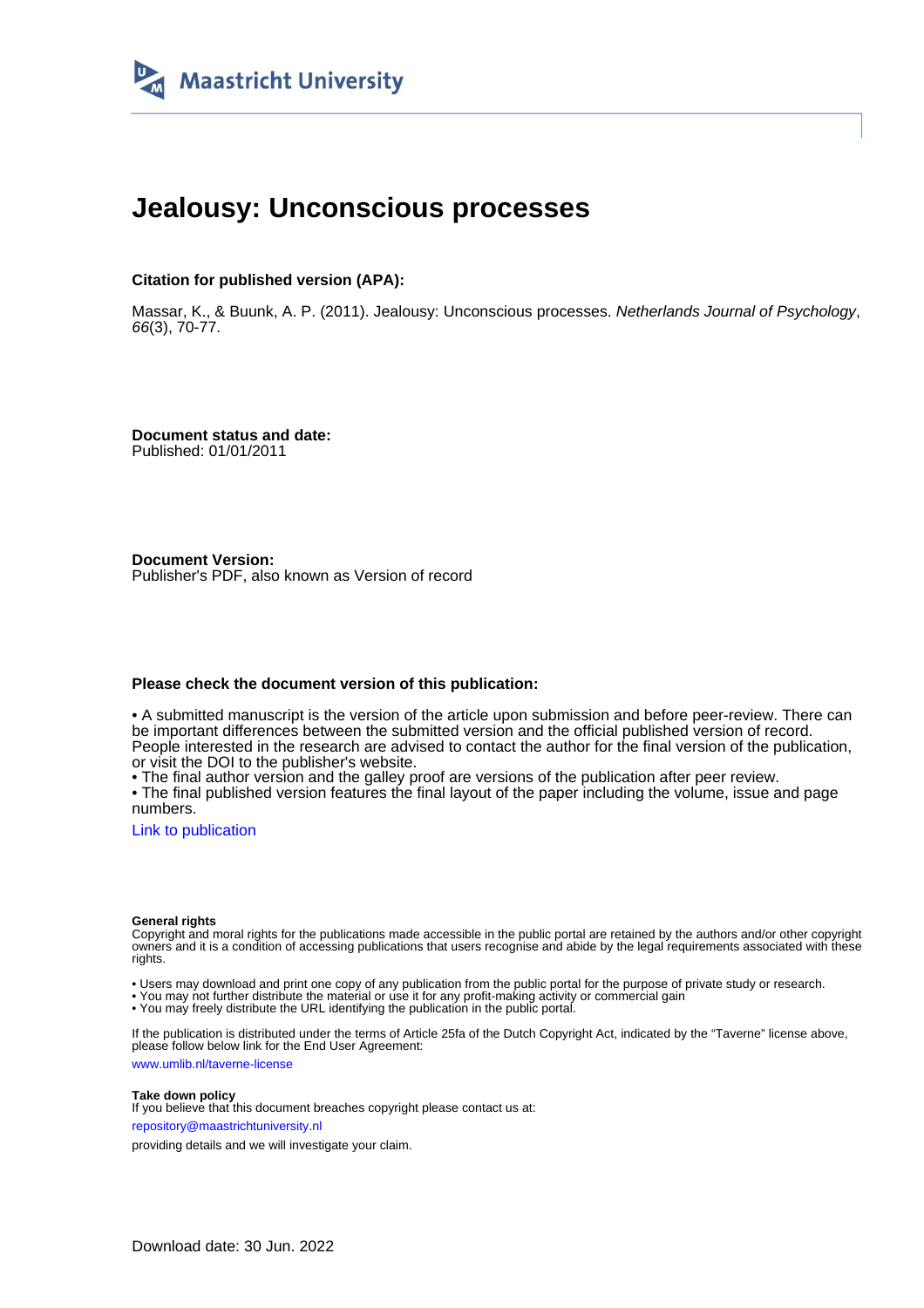

## **Jealousy: Unconscious processes**

Karlijn Massar<sup>1</sup> and Abraham P. Buunk<sup>2</sup>

1 Assistant Professor of Social Psychology at Maastricht University. Research focuses on evolutionary psychology, health psychology and social neuroscience. Work & Social Psychology, Maastricht University 2 Academy Professor of Evolutionary Social Psychology at the University of Groningen. Interests are in the fields of evolutionary psychology and biology. Evolutionary Social Psychology, University of Groningen & Royal Netherlands Academy of Arts and Sciences

Published as:

Massar, K., Buunk, A. P., 2011 Jealousy: Unconscious processes *Netherlands Journal of Psychology,* 66, 3, 70-77 [http://vb23.bsl.nl/frontend/index.asp?custom product id=0028-2235](http://vb23.bsl.nl/frontend/index.asp?custom_product_id=0028-2235)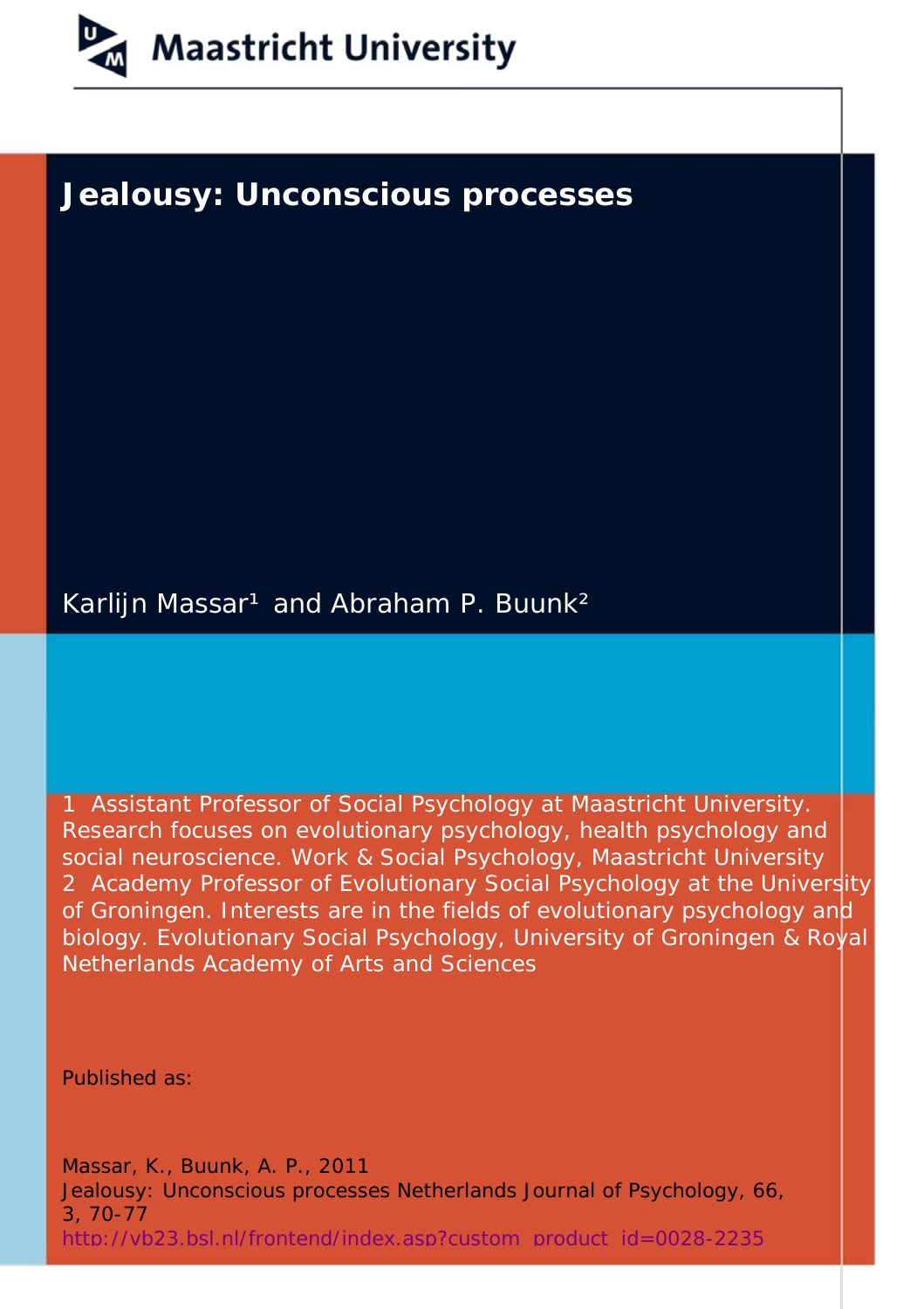## Jealousy: Unconscious processes

## Karlijn Massar<sup>1</sup> and Abraham P. Buunk<sup>2</sup>

 $<sup>1</sup>$  Assistant Professor of Social Psychology at Maastricht University. Research focuses on evolutionary</sup> psychology, health psychology and social neuroscience.Work & Social Psychology, Maastricht University <sup>2</sup> Academy Professor of Evolutionary Social Psychology at the University of Groningen. Interests are in the fields of evolutionary psychology and biology. Evolutionary Social Psychology, University of Groningen & Royal Netherlands Academy of Arts and Sciences

This paper is based on Karlijn Massar's dissertation, 'Unconscious Rivals: The automatic evaluation of rivals in jealousy-evoking situations', which was written at the University of Groningen under supervision of Abraham P. Buunk.

*An evolutionary perspective on human (social) behaviour assumes that the human mind has evolved to be responsive to contextual stimuli that are relevant to fundamental motives such as survival or reproduction. In the current paper, we argue that the presence of a rival is one such contextual stimulus. We hypothesise that given the fact that the pair bond is essential to human reproductive success, rival evaluation over the course of human evolution has evolved into an automatic process, and that subliminal exposure to a rival should suffice to evoke jealousy. We describe three studies using subliminal priming that confirm this hypothesis, and which show that sex-specific jealousy was evoked by rival characteristics to which participants were exposed outside their conscious awareness – whether these were in the form of words, photographs, or line drawings.* 

#### **Introduction**

Entering 'jealousy' as a search term in Google generates 29,200,000 hits within 0.08 seconds, and the same search term generates over 2060 results from all areas of psychology in PsychINFO. Clearly, jealousy fascinates scores of people, both the layperson and the professional, and in all cultures. Most work focuses on the negative side of jealousy, which is justified, since jealousy is often implicated in spousal assault, stalking behaviour, and homicide (Daly, Wilson, & Weghorst, 1982). Despite this negativity, in the current paper we take the view that jealousy is a functional emotion, in the sense that it helps to solve an adaptive problem, in this case to warn that a rival is threatening the relationship. Acting on this emotion would help to prevent a partner's infidelity. Indeed, we posit that since protecting one's relationship is crucial for one's reproductive success, the ability to evaluate the threat of a rival has evolved into an automatic process, taking place outside one's awareness.

An evolutionary (social) psychological view of human behaviour assumes that human cognitive and motivational functioning is directed by specific functional mental mechanisms which have evolved to solve adaptive problems that in human evolutionary history were crucial for survival and reproduction. Considering the existence of sex differences in, for example, parental investment, these adaptive problems likely differed to an extent for the sexes (Miller, 2000; Buss, 1994; Trivers, 1972). Moreover, an evolutionary perspective assumes there is an interaction between variables within the person (such as motives, strategies, and capacities) and variables within the situation (i.e., contextual stimuli connoting threats or opportunities). More specifically, the human mind is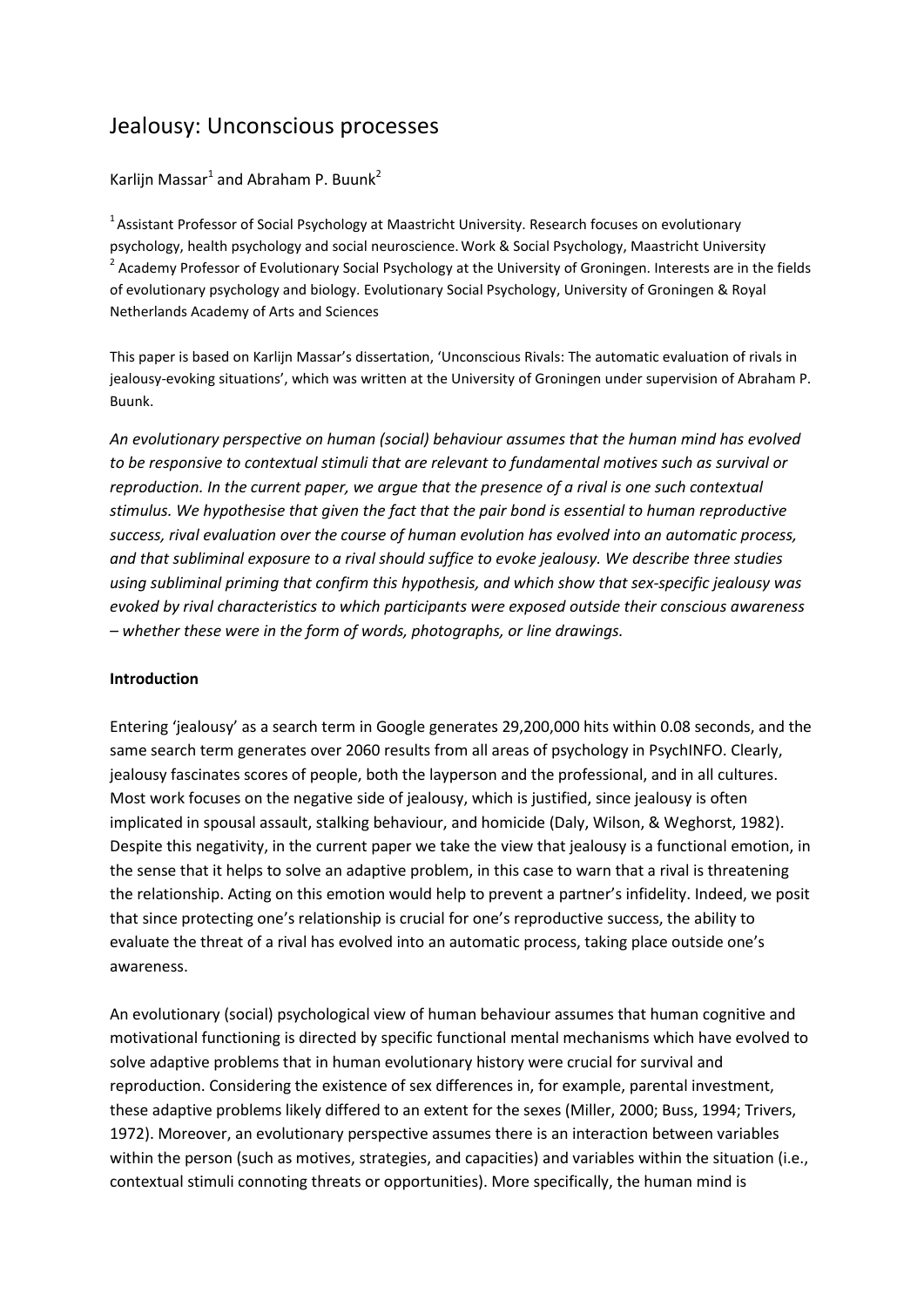hypothesised to have evolved to be responsive to contextual stimuli that are relevant to fundamental motives such as survival or reproduction, in a flexible way (e.g., Neuberg, Kenrick, & Schaller, 2010; Maner, Gailliot, Rouby, & Miller, 2007).

Whenever such contextual stimuli are detected, motivational systems are temporarily activated and content-specific adaptive mechanisms are triggered – emotions, attitudes, or behaviour. For example, Schaller, Park & Mueller (2003) showed that people in a dark room – a situation that heuristically would suggest a vulnerability to harm and thus activates a self-protective motive – are more likely to perceive ethnic outgroup members in a stereotypic manner, e.g. as hostile and threatening. Similarly, since mating is a fundamental human goal, contextual cues are able to trigger cognitive mechanisms that are associated with reproductive success. Several studies have shown that especially physically attractive women capture the eye of men as well as women (Maner, Kenrick, Becker, Delton, Hofer, Wilbur, & Neuberg, 2003; Buss, 1989). For example, Maner et al. (2003) showed that both male and female participants overestimated the frequency of attractive faces in an array of pictures of women when they were given insufficient time to process all the faces thoroughly. Moreover, in a recognition memory task, participants showed biased recognition memory for attractive women as opposed to unattractive women. In this case, then, physical attractiveness triggered mating-related motives. Similarly, in an experiment by Roney (2003), young men who were visually exposed to young women reported more favourable attitudes to material wealth, reported greater feelings of ambition and aggressiveness, and described themselves as more extraverted than men exposed to other men or men exposed to older women. That is, exposure to potential mates seemed to activate a courtship motive, making the participants 'conform' to women's preferences for socially dominant and high-status males.

With respect to jealousy, an evolutionary psychological view holds that experiencing this emotion helps to prevent a mate's infidelity, and thereby maintains the pair bond, which is essential to reproductive success because it increases both one's own and one's offspring's survival chances. Jealousy can be conceptualised as part of a coordinated system of cognitive, affective, physiological, and behavioural responses aimed at guarding one's mate from potential intrasexual competitors which, ultimately, is of importance to reproductive success (Maner & Shackelford, 2007; Buunk, Massar, & Dijkstra, 2007; Buss, 1994; Daly, et al.,1982). In general, no sex differences in the intensity of jealousy have been found – when confronted with a jealousy evoking situation, men and women report equal amounts of jealousy (Bringle & Buunk, 1985; Pines & Friedman, 1998). However, when contextual factors are taken into account, sex differences in jealousy do emerge. One such factor is the presence of a rival: Research (e.g. Dijkstra & Buunk 1998, 2002; Buunk & Dijkstra, 2001; Buss, Shackelford, Choe, Buunk, & Dijkstra, 2000) has shown that the amount of jealousy evoked by rival is dependent on his or her characteristics. More specifically, women report most jealousy when they are confronted with a physically attractive rival, whereas a socially dominant rival evoked most jealousy in male participants (for an overview, see Buunk, et al., 2007).

As was mentioned above, contextual stimuli are able to trigger content-specific adaptive motives that are relevant to human reproduction (Maner et al., 2003, 2007a, 2007b; [Kenrick, Neuberg, Griskevicius, Becker, & Schaller, 2010) – most likely, on an unconscious level. This implies that people are often not aware of the influence of these stimuli on their behaviour, and it also means that even though they are aware of the stimuli themselves, they might not be aware of their ultimate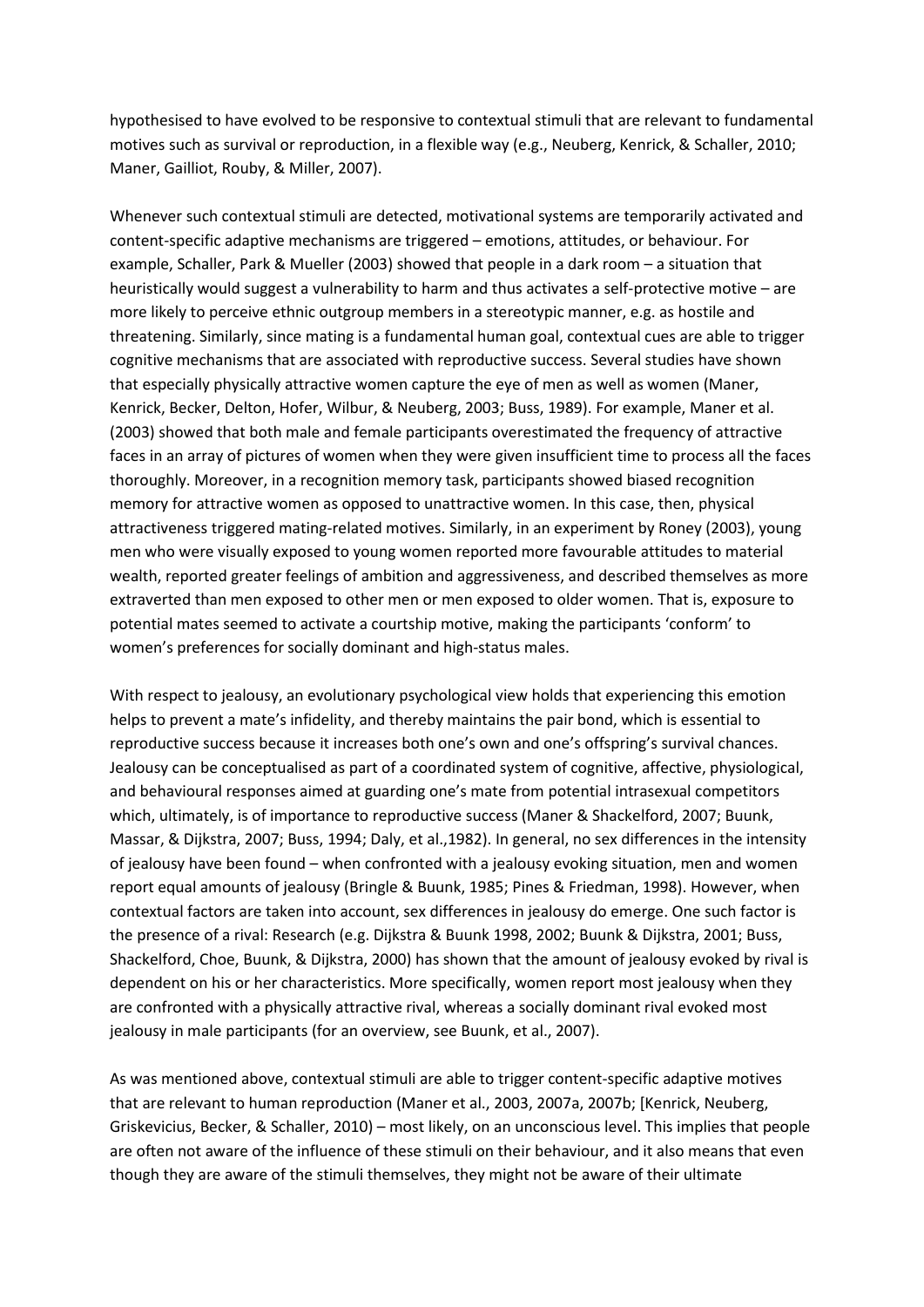significance. Indeed, in most men the fact that physically attractive female faces capture their attention does not necessarily activate a conscious desire to spread their genes. Given the importance of preventing rivals from interfering with one's relationship it seems plausible that during the course of human evolution, humans have evolved to be especially sensitive to the presence of rivals, especially those with desirable mating characteristics. Indeed, since this capacity is so fundamental, it is reasonable to assume that rivals may be detected outside conscious awareness – and subsequently influence jealousy responses. This assumption was the basis of our research into the unconscious processes in rival evaluation (Massar, Buunk, & Dechesne, 2009; Massar & Buunk, 2009, 2010). The main focus of these studies was to determine whether men and women are able to detect a rival's characteristics without being consciously aware of having been exposed to him or her, and whether this unconscious exposure would evoke to the same extent the sex-specific jealousy reported in earlier studies (e.g. Dijkstra & Buunk, 1998, 2002). To test these hypotheses, we used a technique that is often used in social cognitive research but is new to jealousy research, i.e., subliminal priming (e.g., Bargh, 1989).

There is a large body of research that shows that it is possible to prime people with stimuli they report not having seen, but which nonetheless may influence their performance on subsequent tasks, their judgments, or their emotions (for an overview see Merikle, 2007). Bargh and Pietromonaco (1982) were the first to use this paradigm in a study on person perception. In their study, participants were exposed for 100 ms to words relating to hostility. Immediately after the word was flashed it was masked by a string of Xs. Next, participants were asked to read the description of a man named Donald behaving in a rather hostile way, but his behaviour could either be interpreted as stemming from the situation, or as stemming from his personality. When asked to evaluate Donald's behaviour, the results showed that participants who had previously been primed with hostility words evaluated Donald's personality more negatively than participants who had not been exposed to hostility words. These last participants were more inclined to ascribe Donald's ambiguous behaviour to situational factors (Bargh & Pietromonaco, 1982). Thus, without their awareness or control, these participants' evaluation of Donald was influenced by the subliminal priming. After this first study, over the years a number of studies on automatic evaluations and category accessibility have repeatedly established that unobtrusively presenting participants with input cues may nonconsciously prime attitudes and emotions, and may influence participants' person judgments or object evaluations (e.g., Ferguson, Bargh, & Nayak, 2005; Dijksterhuis, 2004; Wegner & Bargh, 1998; Devine, 1989; Fazio, Sanbonmatsu, Powell, & Kardes, 1986).

Social stimuli relevant to mating and mate-guarding may also be processed selectively and at a very early stage. In several experiments Maner, Gaillot, and DeWall (2007a) showed that when a mating motive had been induced, both male and female participants' attention 'stuck' to physically attractive women, but not to attractive men. This bias for attractiveness was more pronounced in sexually unrestricted men and in women who were insecure about their current relationship. Supposedly, this last group is inherently more attuned to rivals. More evidence for an early order, attention-grabbing component in jealousy comes from a study by Schützwohl (2008), in which participants who were currently involved in a romantic relationship and who were therefore hypothesised to be more vigilant to intrasexual competitors, had more difficulties disengaging their attention from cues signalling infidelity. These men and women recalled significantly less taskirrelevant target cues when they had been primed with cues relating to sexual and emotional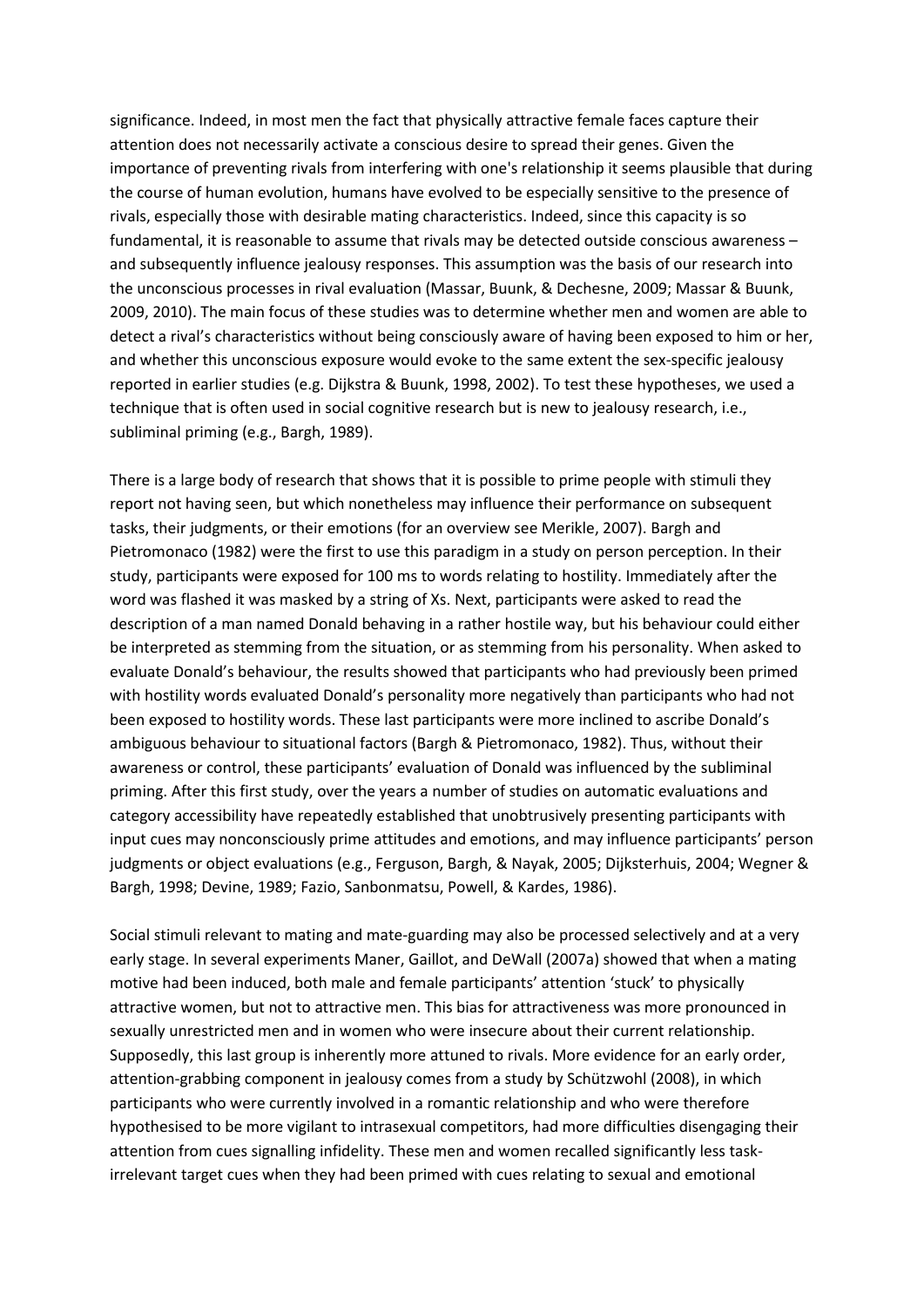infidelity, respectively, than men and women not currently in a romantic relationship (Schützwohl, 2008).

In all of the studies described here, participants were unaware of the purpose of the study, or of the influence of the primes on their performance on subsequent tasks, suggesting that the jealousy mechanism is a highly vigilant monitoring device that operates at very early stages of information processing. Applying these findings from research in both social cognition and evolutionary psychology to rival evaluation in a jealousy context, in our series of experiments (Massar et al., 2009; Massar & Buunk, 2009, 2010) we assumed that subliminal exposure to rival characteristics should suffice to activate feelings of jealousy. We will now briefly describe these studies and their results.

#### **Method & results**

#### *Study 1*

For details on the statistical analyses and the results, see Massar, Buunk, & Dechesne (2009).

In this study, 35 men and 40 women (mean age =  $22.8$ , SD =  $1.94$ ) were randomly assigned to either the social dominance or the attractiveness condition. Before starting with the subliminal priming task, they completed two questionnaires. First they completed a questionnaire that measured their mate value (Landolt, Lalumière, & Quinsey, 1995) Participants indicated on a five-point scale (1 = not at all, 5 = very much) how applicable certain statements were to them. Examples are: 'I receive many compliments from members of the opposite sex' and 'I receive invitations for sex from members of the opposite sex.' ( $M = 3.31$ , SD = 0.52). Next, participants who were in a relationship at the time of the experiment completed the relationship interaction satisfaction scale (Buunk, 1990). This scale measures the frequency with which the interaction with the partner in an intimate relationship is experienced as rewarding and not as aversive. There are eight items in this scale, and examples are: 'I feel happy when I'm with my partner,' and 'We have quarrels'. On a five-point scale  $(1 = never, 5 =$ very often) participants indicated how often these statements applied to them ( $M = 4.16$  (SD = 0.49).

Next, in a subliminal priming procedure adapted from Dijksterhuis (2004), which was presented as an association task to participants, they had to indicate as quickly as possible whether two neutral words presented on the screen were related to each other. The visible words in this task had no relation to rival characteristics, but were neutral words like 'house' and 'garden'. However, unbeknownst to the participants, in between these two neutral words they were subliminally exposed to rival characteristics. To ensure that participants would relate the rival characteristics to another individual, and not to themselves, each word was preceded by a personal pronoun – 'he' for the men and 'she' for the women. The rival characteristics were those words that in a preliminary study were most often mentioned when men and women were asked to generate words relating to attractiveness and social dominance (Dijkstra & Buunk, 2002). For the attractiveness condition, these were 'pretty,' 'beautiful,' 'slender,' and 'sexy' (these are imperfect translations of Dutch words that apply equally to men and women), and for the social dominance condition, 'tough,' 'money,' 'power,' and 'success.'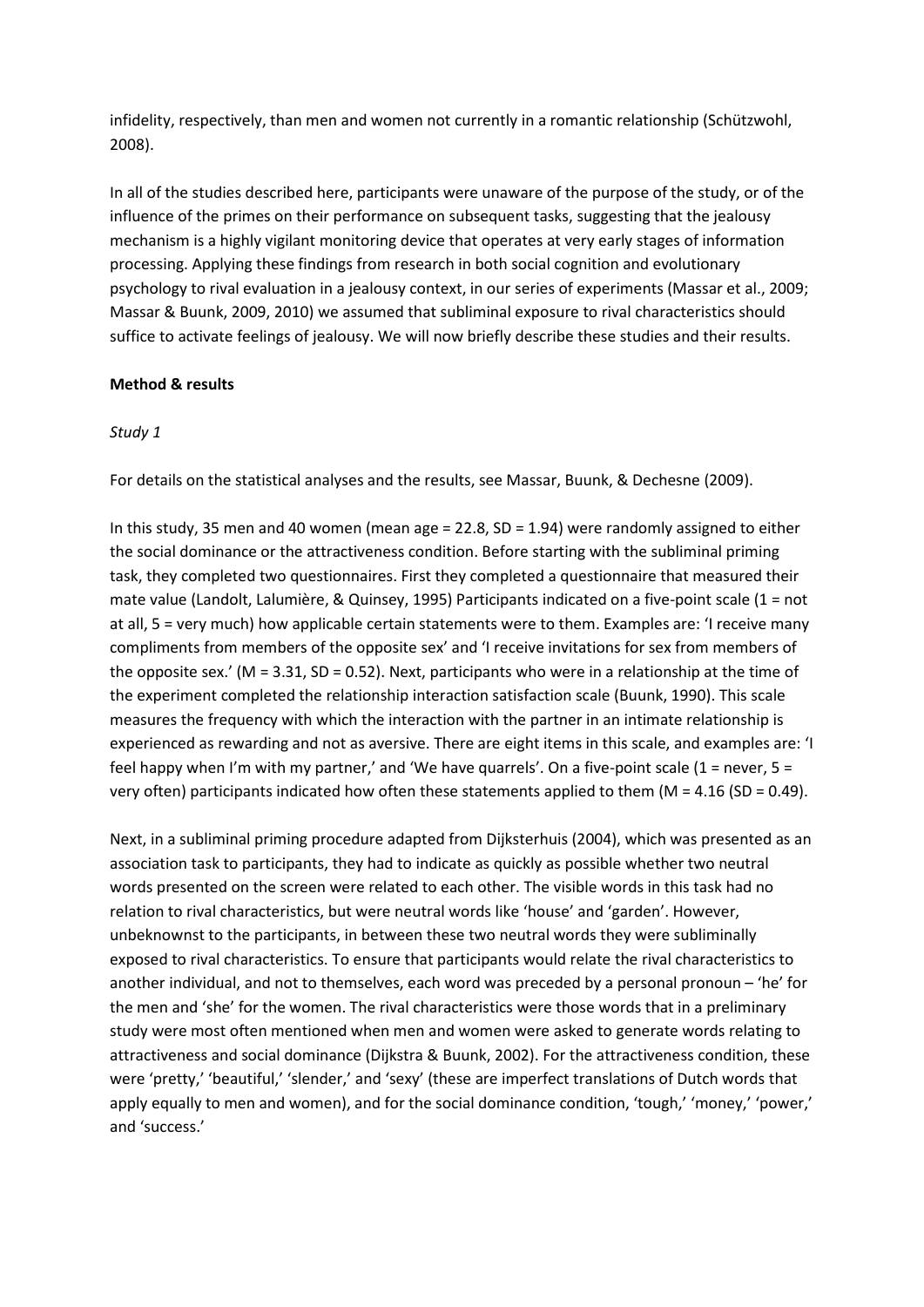Each rival characteristic was presented five times, making a total of 20 trials. A trial would thus consist of a neutral word (presented for 1.5 s), a personal pronoun (17 ms), a rival characteristic (17 ms), and then another neutral word (1.5 s). After completing the association task, participants read a jealousy scenario. In this short vignette they were asked to imagine themselves and their partner at a party, where an unfamiliar man or woman started flirting with their partner. Next, they were asked how jealous they would be in such a situation, measured on a scale ranging from 0 (not jealous at all) to 100 (extremely jealous). To make sure the only information the participants received about the rival was the subliminal primes, the rival's appearance and personality characteristics were purposefully withheld in this vignette. Using a funnelled debriefing procedure, participants' awareness of the primes was assessed. Next, they were informed about the true nature of the study and thanked for their participation.

The results showed that subliminal priming in this context clearly had the hypothesised effects, but that there were sex-specific moderating variables that influenced the relationship between rival characteristics and jealousy. For women, their self-reported mate value, but not their relationship satisfaction, influenced their jealousy. Women with a high mate value reported more jealousy ( $M =$ 82.03) after being primed with attractiveness words than social dominance words (M = 48.51; p < .01), whereas women with a low mate value reported equal amounts of jealousy after exposure to the attractive and the socially dominant rival (M = 78.51 and M = 75.15 respectively, ns). For men, their relationship satisfaction, but not their mate value, moderated jealousy scores. Men high in relationship satisfaction reported more jealousy after exposure to a socially dominant rival (M = 90.42) than men low in relationship satisfaction (M = 34.75; p <.001). However, men high and low in relationship satisfaction did not differ in their jealousy response after priming with attractiveness words:  $M = 75.51$  and  $M = 57.38$  (ns), respectively.

This study established for the first time that it is possible to induce jealousy in participants through subliminal exposure to rival characteristics, and that individual differences in mating-related variables such as mate value and relationship satisfaction moderate the influence a rival has on one's jealousy. Our next study focused on facial attractiveness. Within and across cultures, common standards of (female) facial attractiveness are shared by both men and women from different social classes (for a review see Langlois, Kalakanis, Rubenstein, Larson, Hallamm, & Smoot, 2000). This high consensus in attractiveness ratings would suggest that there are biologically based standards of beauty. Indeed, early on in human development, before cultural standards of beauty are likely to have developed, a preference for attractive faces over unattractive faces emerges (Slater, Quinn, Hayes, & Brown, 2000; Rubenstein, Kalakanis, & Langlois, 1999). Most relevant to the present paper, women with attractive faces have more long-term mating success and become sexually active earlier in life than women with unattractive faces (Rhodes, Simmons, & Peters, 2005). Since facial attractiveness contributes less to male mate value than to female mate value, in this study (Massar & Buunk, 2010) we decided to use only women as participants, and predicted that they would report more jealousy after subliminal exposure to a photograph of an attractive woman than after exposure to an unattractive woman.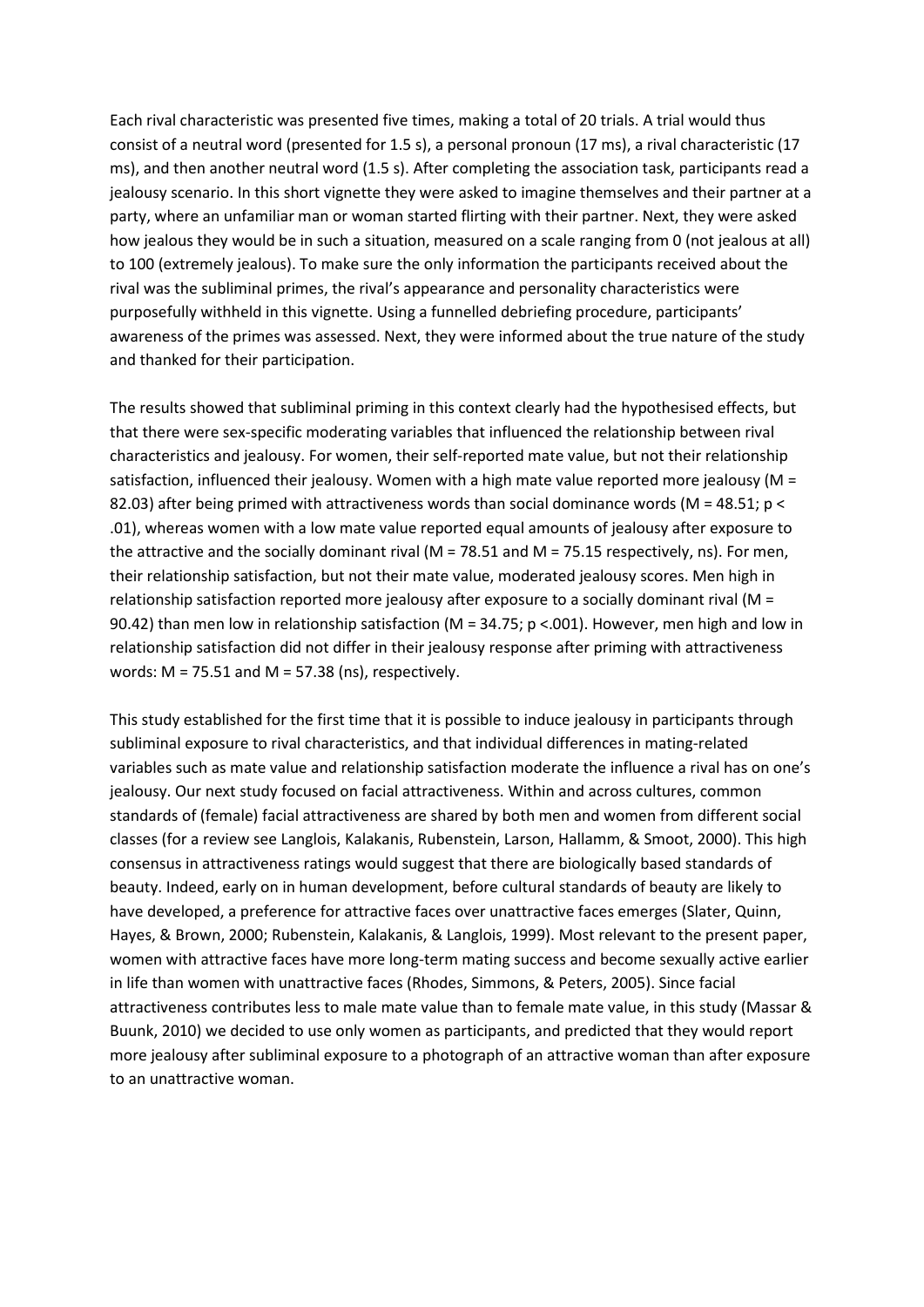#### *Study 2*

For full details on the statistical analysis and the results, see Massar & Buunk (2010).

In this experiment, 40 women (mean age =20.78, SD = 4.26) participated. After providing some demographic information, they started with the priming task which consisted of a parafoveal priming procedure. In this procedure the primes are presented in the visual periphery of the attended region (for details, see Chartrand & Bargh, 1996). A fixation point consisting of an asterisk (\*) remained in the centre of the screen and participants were told to focus on this fixation point throughout the task because of the unpredictable location and timing of the stimuli on the screen. Two keys on the keyboard were labelled L and R, and participants were instructed to press the L key whenever they saw a flash on the left side of the screen, and the R key whenever they saw a flash on the right side of the computer screen. As priming stimuli, pre-rated photographs of an attractive and an unattractive female were used. These priming stimuli were flashed in 15 of the 60 experimental trials. In the practice trials and in the remainder of the 45 experimental trials participants were exposed to geometrical shapes (circles, triangles and squares), which were also presented for 60 ms. The geometrical shapes were of the same size as the priming stimuli and consisted of black line drawings on a white background. Both the geometrical shapes and the priming stimuli measured 4 x 5 cm (width x height), and were presented for 60 ms. Each picture was immediately followed by a 60 ms masking picture, of the same size as the stimulus picture. This mask consisted of a scrambled (unrecognisable) version of the stimulus pictures. The stimulus pictures and the mask appeared randomly at one of four parafoveal locations on the screen (for details, see Chartrand & Bargh, 1996; Stapel, Koomen, & Ruys, 2002). Intervals between the offset of the mask and the onset of the next picture varied randomly from 2 to 7 s. Both the random presentation in one of the four parafoveal regions and the random time intervals between stimulus presentations ensured that it was impossible for participants to learn or predict the next presentation of the stimuli.

To get familiar with the procedure, participants were given 15 practice trials, in which only geometrical shapes were flashed. After the practice trials, the participants completed 60 experimental trials. The priming stimuli were flashed in 15 of the 60 experimental trials. In the remainder of the 45 experimental trials participants were exposed to the geometrical shapes which were also presented for 60 ms. After the priming procedure, the jealousy evoking scenario described above was presented to the participants, and their jealousy (0-100) was measured. In addition to jealousy, we also asked about a number of other emotions: suspicious, betrayed, worried, distrustful, jealous, rejected, hurt, anxious, angry, threatened, and sad, rated on a scale from 1 [not at all] to 5 [very much] (see DeSteno & Salovey, 1996). After completing these questions, participants' awareness of the primes was assessed using a funnelled debriefing procedure. Finally, they were informed about the true nature of the study and thanked for their participation.

The results confirmed our expectations: women who were subliminally exposed to the attractive woman reported significantly more jealousy (M = 77.24) than women exposed to the unattractive rival (M = 64.50; p < .05). Significant effects were also found on both the mean of the other emotions ( $M = 3.09$  and  $M = 2.53$  respectively,  $p < .05$ ), and on several separate emotions. Women who were subliminally exposed to the rival with the attractive face reported they would feel more worried,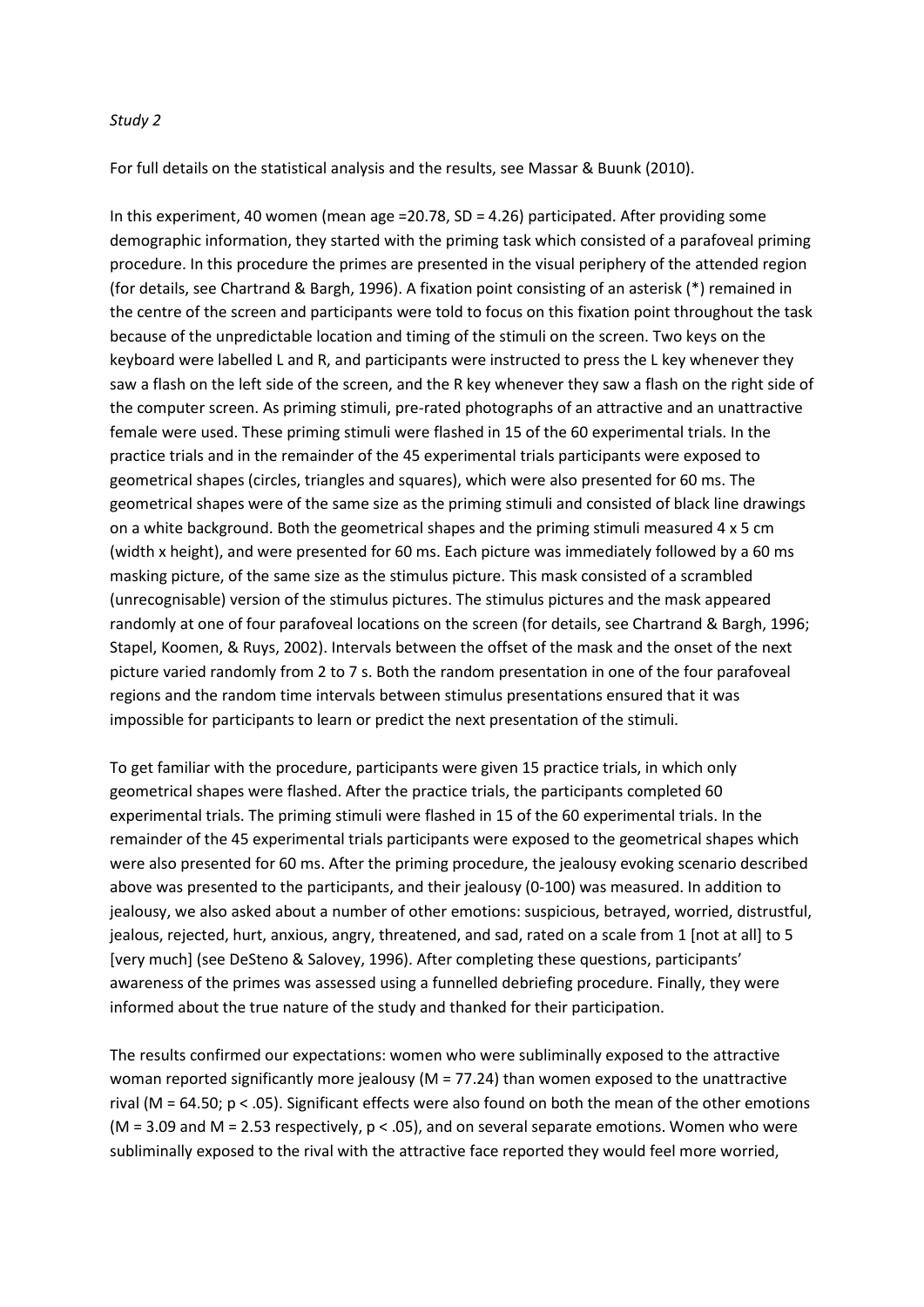angry, hurt, and sad if the situation described in the scenario would happen to them than women exposed to the unattractive rival (p's < .05).

This study thus established that exposure to attractive faces evokes women's jealousy, even outside their conscious awareness. However, not only facial attractiveness, but also body shape is an important cue that contributes to one's physical attractiveness, particularly when individuals are observed from a distance (e.g., Alicke, Smith, & Klotz, 1986). A low waist-to-hip ratio (WHR) is one factor contributing to women's physical attractiveness. This ratio is considered an indicator of a woman's reproductive capability and health as it is the result of high levels of oestrogen that cause more fat to be deposited on the buttocks and hips than on the waist. A low ratio, between 0.67-0.80, results in a curvaceous, hour-glass shaped figure and is considered most attractive, and a WHR around 0.7 is considered an 'ideal' female body shape. Ratings of female attractiveness are significantly correlated with WHR (Singh, 1993; Streeter & McBurney, 2003), and WHR has been shown to be a reliable morphological indicator of the levels of sex hormones (Singh, 1993). Paperand-pencil studies have shown that rivals with a relatively low WHR evoke more jealousy in women than in men, and that women pay more attention to the waist, hips, and legs in evaluating their rivals (Buunk & Dijkstra, 2001; Dijkstra & Buunk, 2005).

Male physical attractiveness is largely determined by body parts such as the chest and shoulders. Moreover, men whose torsos have an inverted triangle shape, that is, men who have broad shoulders and narrow hips, are considered most attractive (Fan, Dai, Liu, &Wu, 2005; Franzoi & Herzog, 1987). This body shape is indicative of larger physical strength and muscular development in the upper body. Men with a high SHR are also perceived as being higher in both social and physical dominance than men with a low SHR (Dijkstra & Buunk, 2001). A male's waist also plays a role in determining physical attractiveness: research has shown that a male WHR of 0.9 is considered the optimal ratio and that increasing WHRs decrease a male's attractiveness (Dijkstra & Buunk, 2005). Concerning jealousy, there is evidence from paper and pencil studies that rivals with a relatively high SHR evoke more jealousy in men than in women, and that men say that they pay more attention to their rivals' shoulders, chest, and belly (Buunk & Dijkstra, 2001; Dijkstra & Buunk, 2001). In our next study, we focused on WHR and SHR, and used Singh's (1993) line drawings as subliminal primes.

#### *Study 3*

For full details on the procedure, the statistical analyses and the results, see Massar & Buunk (2009).

Thirty-four men (mean age = 22, SD = 3.0) and 54 women (mean age = 21.6, SD = 3.0) took part in this experiment, and after providing some demographic information, they started with the parafoveal priming procedure. The primes (taken from Singh, 1993, and Dijkstra & Buunk, 2001) were for male participants: a figure with either a high shoulder-to-hip ratio (e.g., an attractive body shape), or a low shoulder-to-hip ratio (an unattractive body shape), and for female participants: a figure with either a low WHR (an attractive body shape), or a high WHR (unattractive body shape). The priming procedure was identical to the one described above. After this priming task, participants read the jealousy-evoking scenario again, and indicated their jealousy. After completing the dependent variables, participants' awareness of the primes was assessed using a funnelled debriefing procedure. Finally, they were informed about the true nature of the study and thanked for their participation.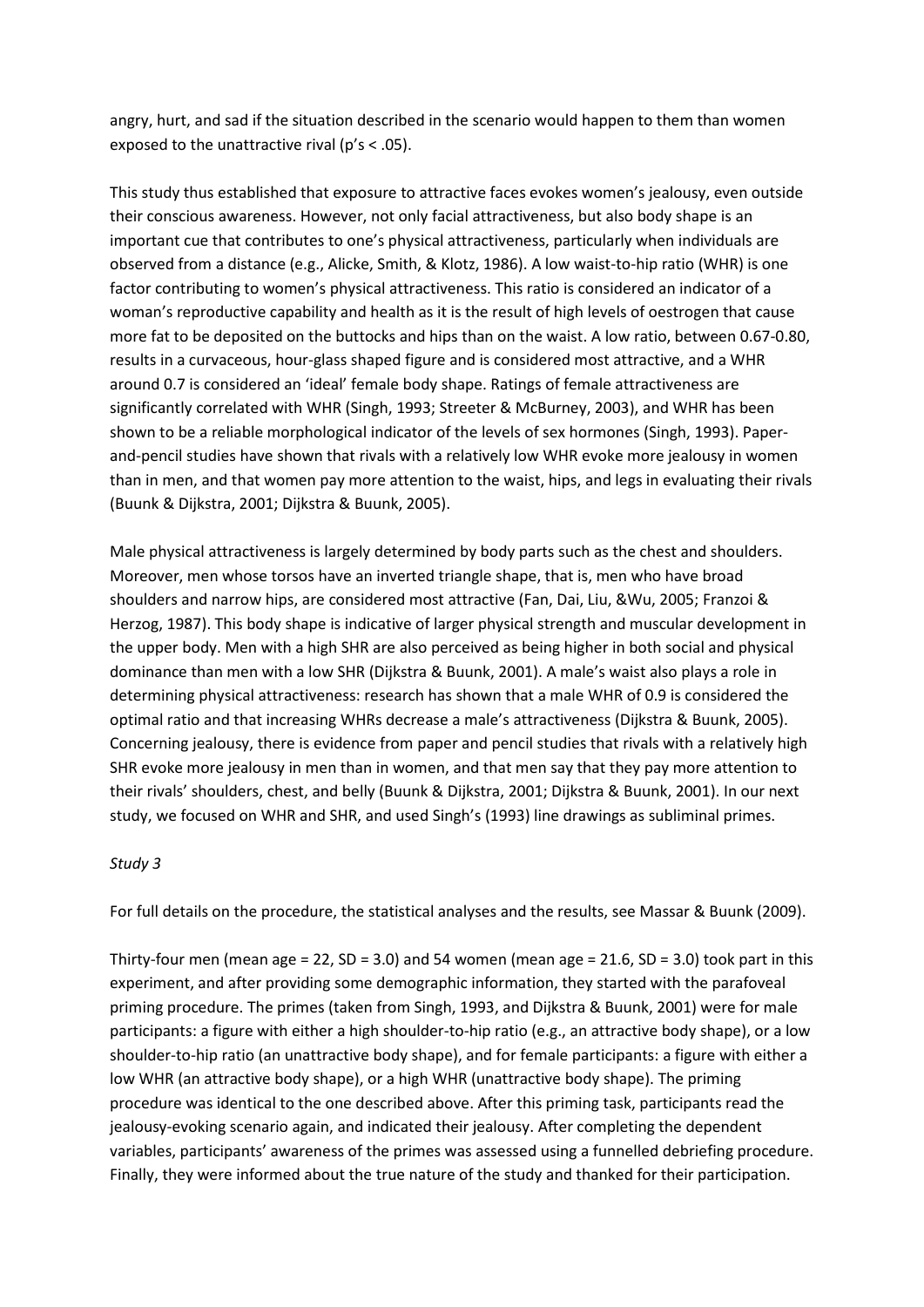The results were in line with our expectations: Males reported significantly more jealousy after subliminal exposure to the figure with the attractive body shape (high SHR; M = 77.43) than after exposure to the figure with the unattractive body shape (low SHR; M = 61.03, p < .05). The results for women also confirmed the hypotheses, i.e. the attractive body shape evoked most jealousy ( $M =$ 74.18 versus M = 65.86, p = .05), but only after the stimulus pictures were modified by removing possibly distracting features like the face and the arms.

### **Discussion**

Using methods commonly used in social cognition, we have tested hypotheses derived from an evolutionary psychological approach to human behaviour. Our experiments show that participants are able to evaluate a rival's threat outside their conscious awareness, and that sex-specific jealousy is aroused by adaptively relevant rival characteristics, i.e. facial and physical attractiveness for women, and social and physical dominance for men. The research reported here is largely in line with Kenrick et al. (2010)'s model of top-down, fundamental motives being activated by bottom-up processes such as visual processing. This model presumes that functionally relevant stimuli in the environment are quickly and automatically attended to, especially when a fundamental motive is activated, whereas less relevant features are more likely to be ignored. For example, activation of a mate retention goal will increase attention to goal-relevant stimuli – such as physical attractiveness and social status in same-sex others – and in this way bias how these stimuli are interpreted and remembered. The results from our experiments suggest that having been exposed to stimuli before a functionally relevant goal is activated produces the same effects as exposing participants to stimuli after a goal is activated (see Maner et al., 2003). That is, the interpretation of stimuli which would on their own not necessarily have been very informative to participants was retrospectively affected by activating a mate retention goal.

One can assume that highly adaptive responses have evolved to become automatic, since automaticity frees up cognitive resources. This in turn helps the individual respond easily and adaptively to a wide range of physical and social challenges, thereby enhancing reproductive success. Bargh (1989) identified four core components of automaticity: Intention, awareness, efficiency, and control. More specifically, a process – or behaviour, emotion, attitude, etc. – is deemed to be automatic when there is little intention involved (i.e. it is spontaneous), when it takes place without one being aware of it, when it is highly efficient (i.e. it requires little cognitive capacity), and finally, when it is outside one's control (i.e. it is unconscious). However, not all four features need to cooccur before one can say mental processes are automated (Bargh, 1989). The studies above can be said to have at least three of the hallmarks of automaticity. First of all, the evaluation of the rival was spontaneous: without the presence of explicit prompts to evaluate the subliminal prime, it had an effect on subsequent emotions, most notably jealousy. Second, participants were not aware of the priming, and thus of the presence of the rival. Finally, the information was presented to participants outside their conscious awareness. Moreover, due to the nature of the subliminal priming task, we can assume the rival evaluation was highly efficient – i.e. requiring few cognitive resources – as well. Thus, in the present studies it seems that rival evaluation shaped subsequent responses even though participants were not explicitly directed to do so.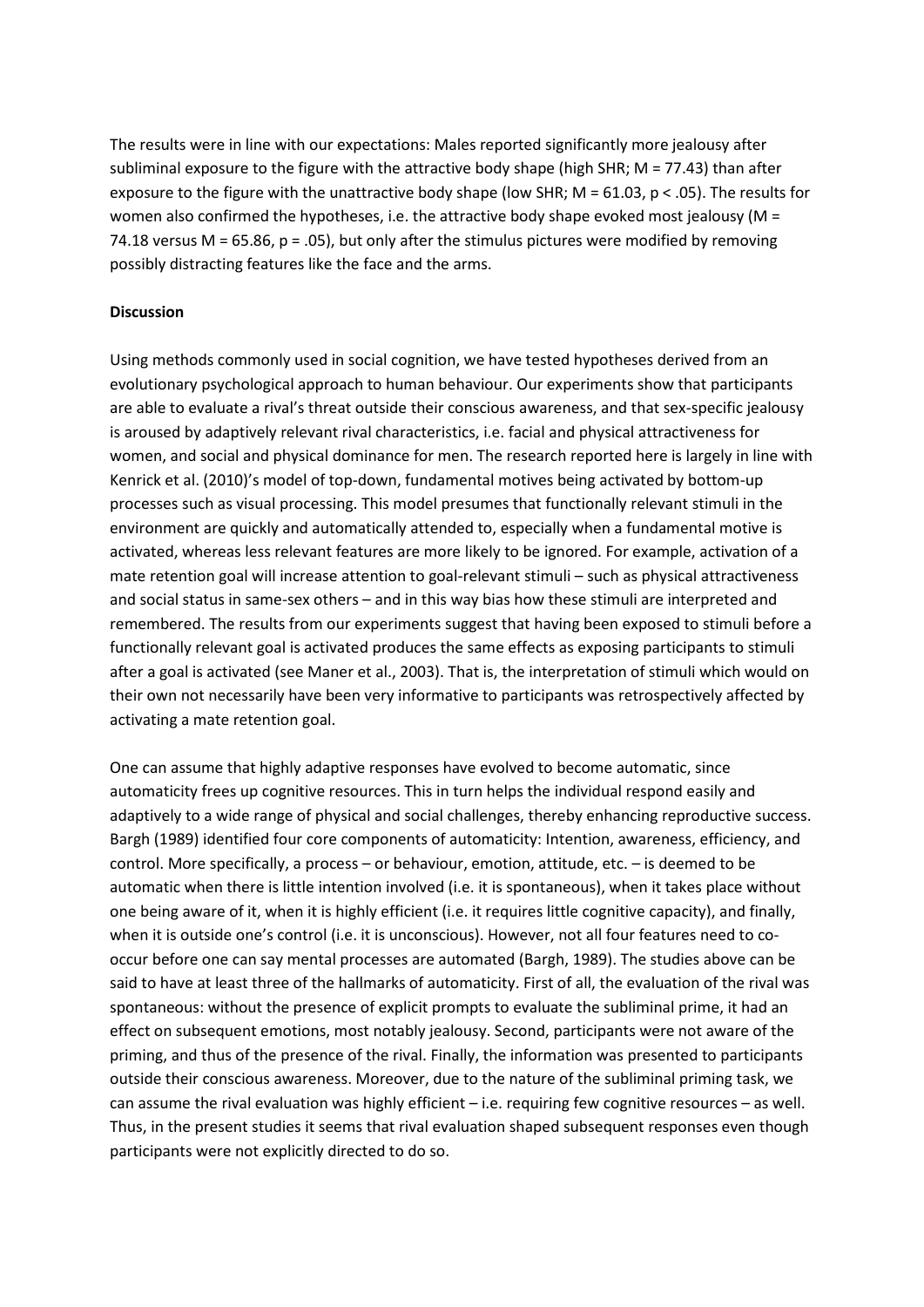In our research, evaluating a rival automatically produced overall the same results as evaluating a rival consciously (e.g., Dijkstra & Buunk, 1998). Is implicit evaluation of rivals indeed similar to explicit evaluation? Evidence for a correspondence between explicit and implicit evaluations comes from Gardner, Bargh, Shellman, and Bessenoff (2002). In this study, brain activation patterns of participants making conscious evaluations of stimuli and participants who were merely told to listen to stimuli names – the implicit evaluation condition – were compared. The participants in the latter group did not know they were evaluating, and did not intend to evaluate the stimuli. However, the results showed that in both groups of participants the same area of the brain unique to the evaluative response reacted to the stimuli, suggesting that unintended, unconscious evaluations evoke the same brain activation as explicit evaluations. Thus, we feel it is reasonable to assume that in the experiments presented in this paper, the process of unconscious rival evaluation was comparable to the explicit rival evaluation reported by Dijkstra and Buunk (1998, 2002).

To conclude, using paradigms from social cognitive psychology to test evolutionary psychological hypotheses, our research program has helped to unravel how the male and female minds are made up to pay attention in different ways to specific rival characteristics. We argue that using implicit manipulations or measures to test hypotheses derived from an evolutionary perspective on human behaviour provides opportunities to test whether processes that are assumed to have evolved into automatic tendencies indeed influence and guide our behaviour, attitudes and emotions outside our awareness.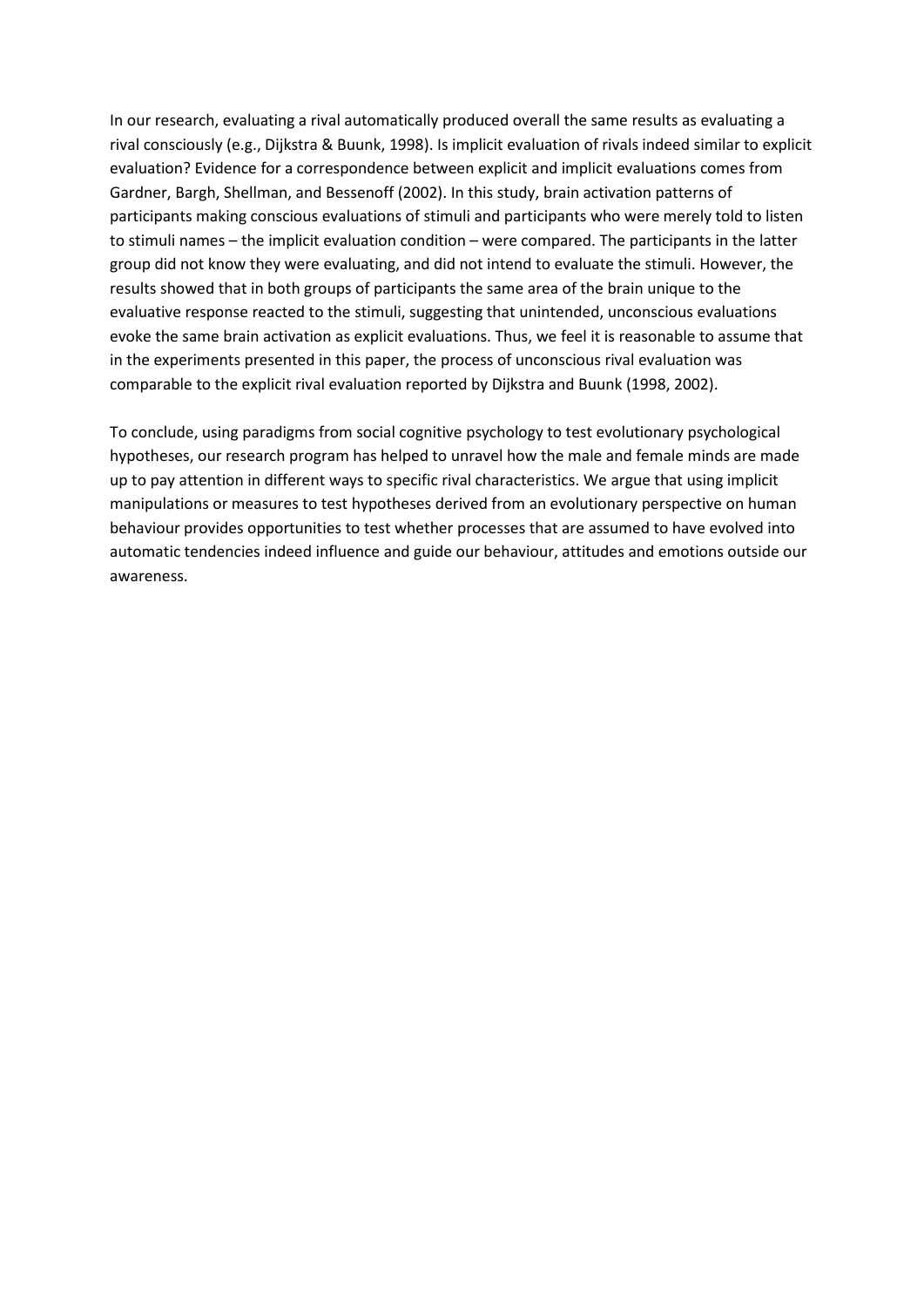### **References**

Alicke, M. D., Smith, R. H., & Klotz, M. L. (1986). Judgements of physical attractiveness: The role of faces and bodies. Personality and Social Psychology Bulletin, 12, 381-389.

Bargh, J. A., & Pietromonaco, P. (1982). Automatic information processing and social perception: The influence of trait information presented outside conscious awareness on impression formation. Journal of Personality and Social Psychology, 43, 437-449.

Bargh, J. A. (1989). Conditional automaticity: Varieties of automatic influence in social perception and cognition. In: J. S. Uleman & J. A. Bargh (eds.), Unintended thought (pp 3-51). New York: Guilford.

Bringle, R. G., & Buunk, A. P. (1985). Jealousy and social behavior: A review of person, relationship, and situational determinants. In P. Shaver (Ed.). Review of Personality and Social Psychology (Vol. 6). Beverly Hills, CA: Sage.

Buss, D. M. (1989). Sex differences in human mate preferences: Evolutionary hypotheses tested in 37 cultures. Behavioral and Brain Sciences, 12, 1-49.

Buss, D. M. (1994). The evolution of desire. New York: Basic Books.

Buss, D. M., Shackelford, T. K., Choe, J., Buunk, B. P., & Dijkstra, P. (2000). Distress about mating rivals. Personal Relationships, 7, 235-243.

Buunk, A.P. (1990). Relational interaction satisfaction scale. In: J. Touliatos, B.F. Perlmutter, & M.A. Strauss (Eds.), Handbook of Family Measurement Techniques (pp. 106-107). Newbury Park, CA: Sage Publications.

Buunk, A. P, & Dijkstra, P. (2001). Evidence for a sex-based rival oriented mechanism jealousy as a function of a rival's physical attractiveness and dominance in a homosexual sample. Personal Relationships, 8, 391-406.

Buunk, A. P., Massar, K., & Dijkstra, P. (2007). Automatically evaluating one's romantic rivals: towards a social cognitive evolutionary approach of jealousy. In Forgas, J., Haselton, M., & Von Hippel, W. (Eds.) The Evolution of the Social Mind: Evolutionary Psychology and social cognition (pp 213-228). New York: Psychology Press.

Chartrand, T. L., & Bargh, J. A. (1996). Automatic activation of impression formation and memorization goals: nonconscious goal priming reproduces effects of explicit task instructions. Journal of Personality and Social Psychology, 71, 464-478.

Daly, M., Wilson, M., & Weghorst, S. J. (1982). Male sexual jealousy. Ethology and Sociobiology, 3, 11-27.

DeSteno, D. A., & Salovey, P. (1996). Jealousy and the characteristics of one's rival: A self-evaluation maintenance perspective. Personality and Social Psychology Bulletin, 22, 920-932.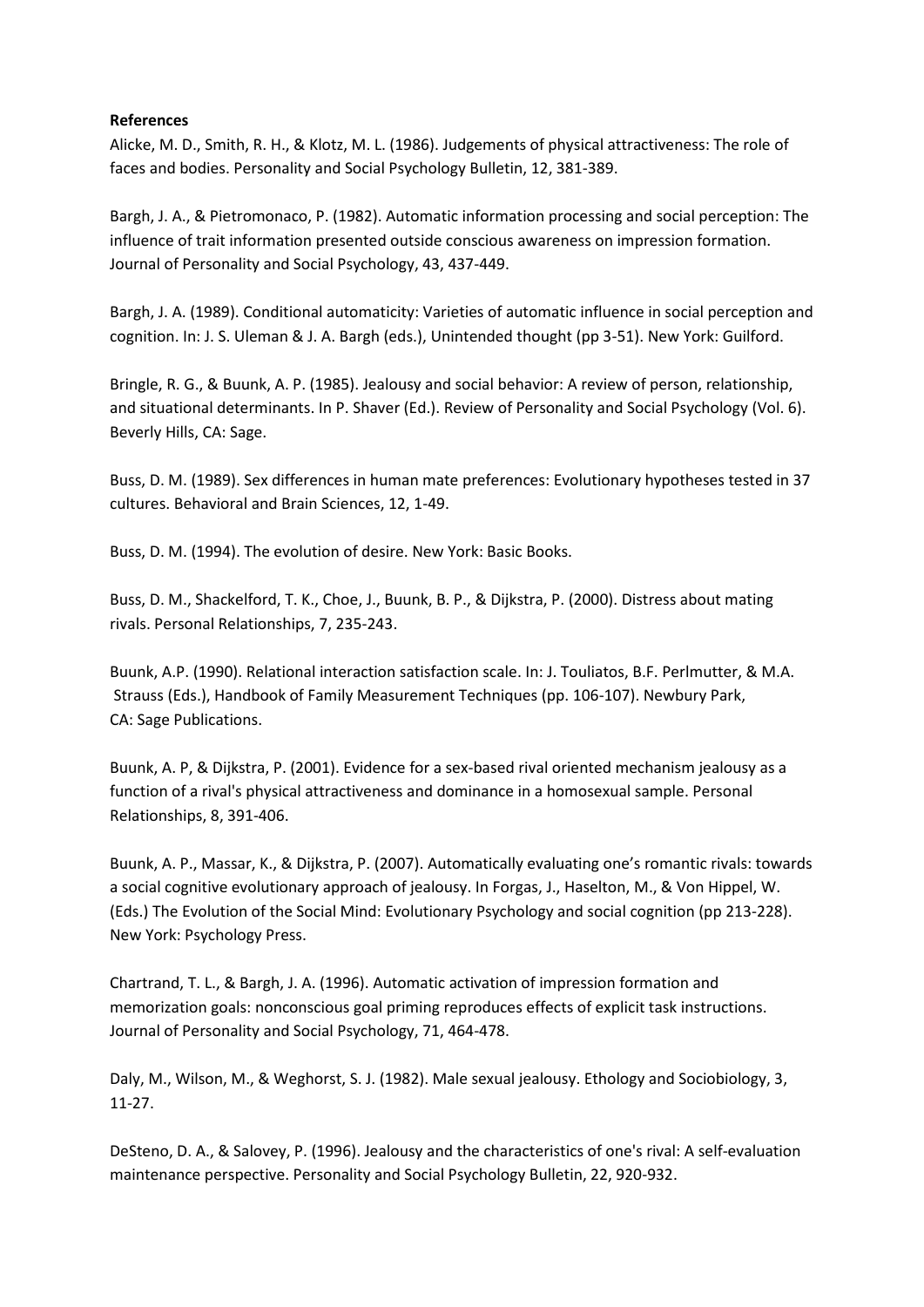Devine, P. G. (1989). Stereotypes and prejudice: their automatic and controlled components. Journal of Personality and Social Psychology, 56, 5-18.

Dijksterhuis, A. (2004). I like myself but I don't know why: enhancing implicit self-esteem by subliminal evaluative conditioning. Journal of Personality and Social Psychology, 86, 345-355

Dijkstra, P. & Buunk, A. P. (1998). Jealousy as a function of rival characteristics: an evolutionary perspective. Personality and Social Psychology Bulletin, 24, 1158-1166.

Dijkstra, P. & Buunk, A. P. (2001). Gender differences in the jealousy-evoking nature of a rival's body build. Evolution and Human Behavior, 22, 335-341.

Dijkstra, P. & Buunk, A. P. (2002). Sex differences in the jealousy-evoking effect of rival characteristics. European Journal of Social Psychology, 32, 829-852.

Dijkstra, P., & Buunk, A. P. (2005). A narrow waist versus broad shoulders: Sex and age differences in the jealousy-evoking characteristics of a rival's body build. Personality and Individual Differences, 39, 379-389.

Fan, J. T., Dai, W., Liu, F., & Wu, J. (2005). Visual perception of male body attractiveness. Proceedings of the Royal Society of London B, 272, 347-352.

Fazio, R. H., Sanbonmatsu, D. M., Powell, M. C., & Kardes, F. R. (1986). On the automatic activation of evaluations. Journal of Social and Personality Psychology, 44, 723-735.

Ferguson, M. J., Bargh, J. A., & Nayak, D. A. (2005). After-affects: How automatic evaluations influence the interpretation of subsequent, unrelated stimuli. Journal of Experimental Social Psychology, 41, 182-191.

Franzoi, S. L., & Herzog, M. E. (1987). Judging physical attractiveness: what body aspects do we use? Personality and Social Psychology Bulletin, 13, 19-33.

Gardner, W. L., Bargh, J. A., Shellman, A., & Bessenoff, G. (2002). This is your brain on primes: Explicit and implicit evaluation goals induce similar lateralized event-related brain potentials. Manuscript submitted for publication

Kenrick, D.T., Neuberg, S.L., Griskevicius, V., Becker, D.V., & Schaller, M. (2010). Goal-driven cognition and functional behavior. The fundamental-motives framework. Current Directions in Psychological Science, 19, 63-67.

Landolt, M.A., Lalumière, M.L., & Quinsey, V.L. (1995). Sex differences and intra-sex variations in human mating tactics: An evolutionary approach. Ethology and Sociobiology, 16, 3-23.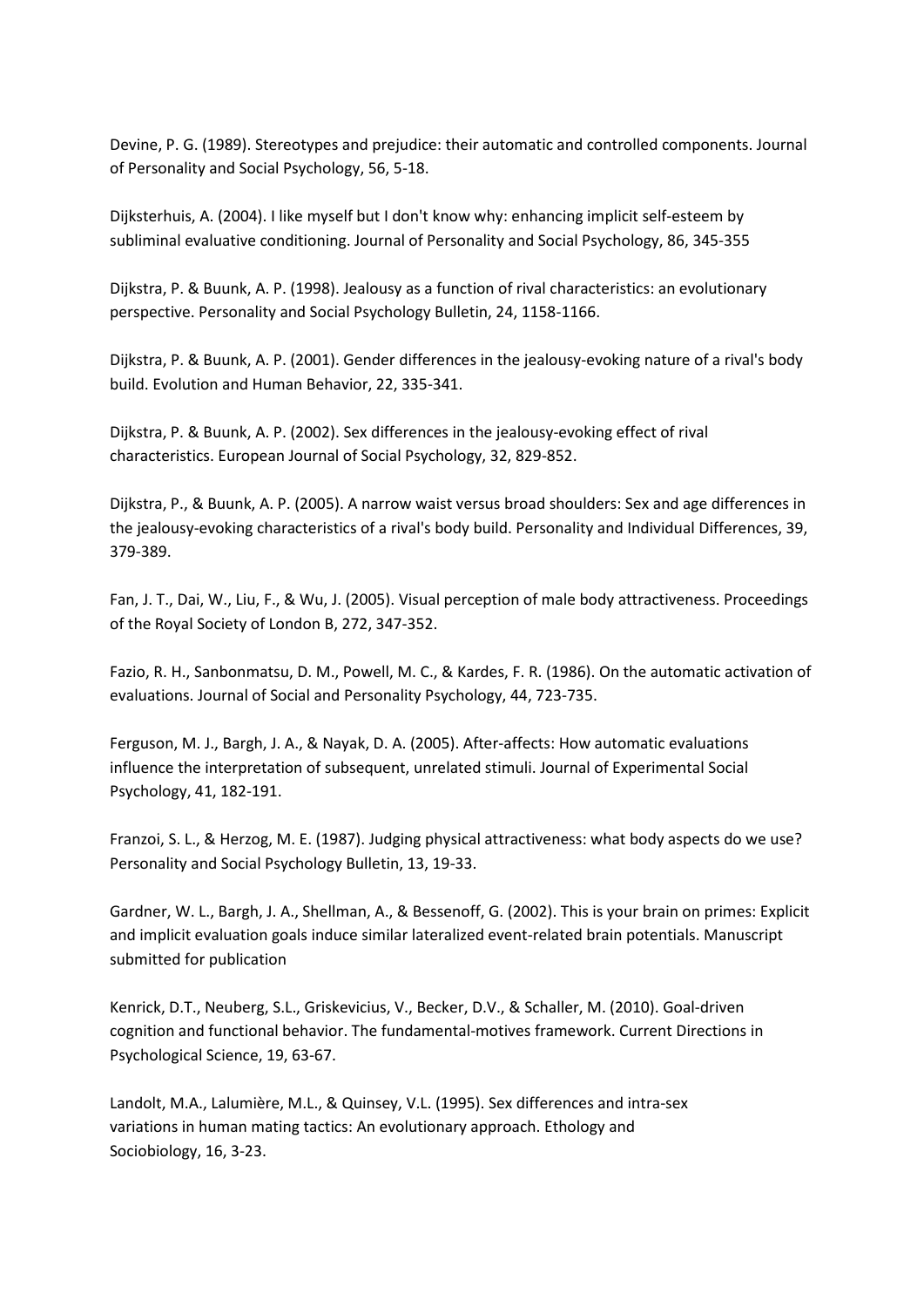Langlois, J. H., Kalakanis, L., Rubenstein, A. J., Larson, A., Hallamm, M., & Smoot, M. (2000). Maxims or myths of beauty? A meta-analytic and theoretical review. Psychological Bulletin, 126, 390-423.

Maner, J., Kenrick, D., Becker, D., Delton, A., Hofer, B., Wilbur, C., & Neuberg, S. (2003). Sexually selective cognition: Beauty captures the mind of the beholder. Journal of Personality and Social Psychology, 85, 1107-1120.

Maner, J. K., Gaillot, D., & DeWall, N. C. (2007a). Adaptive attentional attunement: Evidence for a mating-related perceptual bias. Evolution and Human Behavior, 28, 28-36

Maner, J. K., Gailliot, M. T., Rouby, D. A., & Miller, S. L. (2007b). Can't take my eyes off you: Attentional adhesion to mates and rivals. Journal of Personality and Social Psychology, 93, 389-401

Maner, J. K., & Shackelford, T. K. (2007). The basic cognition of jealousy: an evolutionary perspective. European Journal of Personality, 22, 31-36.

Massar, K., Buunk, A. P., & Dechesne, M. (2009). Jealousy in the blink of an eye: Jealous reactions following subliminal exposure to rival characteristics. European Journal of Social Psychology, 39, 768- 779.

Massar, K., & Buunk, A. P. (2009). Rivals in the mind's eye: jealous responses after subliminal exposure to body shapes. Personality and Individual Differences, 46, 129-134.

Massar, K., & Buunk, A. P. (2010). Judging a book by its cover: Jealousy after subliminal priming with attractive and unattractive faces. Personality and Individual Differences, 49, 634-639.

Merikle, P. (2007). Preconscious processing. In M. Velmans & S. Schneider (Eds.), The Blackwell Companion to Consciousness (pp 512-524). Malden, MA: Blackwell Publishing.

Miller, G. F. (2000). The mating mind: How sexual choice shaped the evolution of human nature. New York, NY: Doubleday.

Neuberg, S. L., Kenrick, D. T., & Schaller, M. (2010). Evolutionary social psychology. In S. T. Fiske, D.

Gilbert, & G. Lindzey (Eds.), Handbook of Social Psychology (5th ed., pp 761-796). New York: John Wiley & Sons.

Pines, A. M., & Friedman, A. (1998). Gender differences in romantic jealousy. The Journal of Social Psychology, 138, 54-71.

Rhodes, G., Simmons, L. W., & Peters, M. (2005). Attractiveness and sexual behavior: Does attractiveness enhance mating success? Evolution and Human Behavior, 26, 186-201.

Roney, J.R. (2003). Effects of visual exposure to the opposite sex: cognitive aspects of mate attraction in human males. Personality and Social Psychology Bulletin, 29, 393-404.